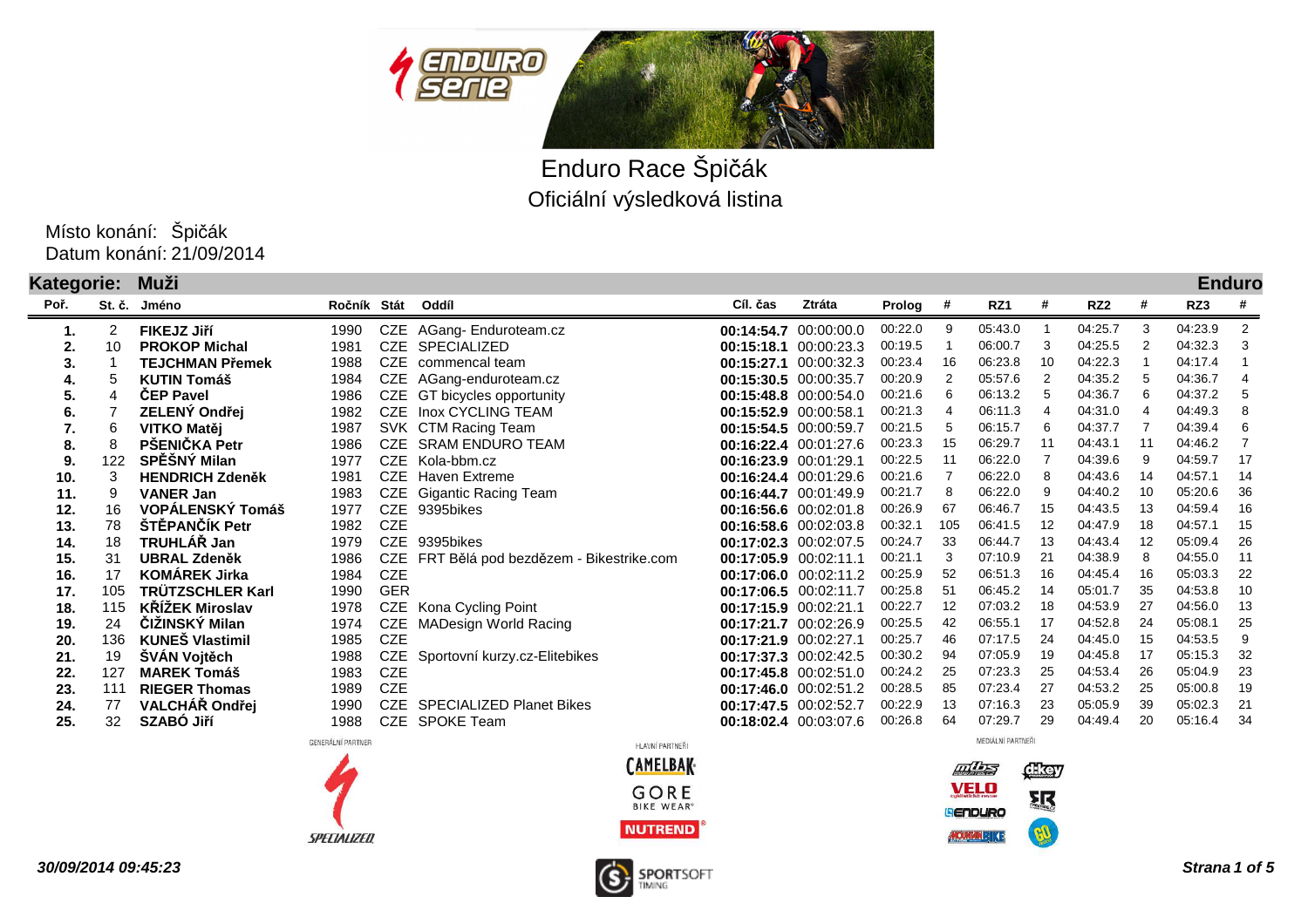| <b>Kategorie:</b> |        | Muži                     |             |            |                                |                       |                       |         |     |         |    |                 |    |         | <b>Enduro</b> |
|-------------------|--------|--------------------------|-------------|------------|--------------------------------|-----------------------|-----------------------|---------|-----|---------|----|-----------------|----|---------|---------------|
| Poř.              | St. č. | Jméno                    | Ročník Stát |            | Oddíl                          | Cíl. čas              | Ztráta                | Prolog  | #   | RZ1     | #  | RZ <sub>2</sub> | #  | RZ3     | #             |
| 26.               | 44     | <b>SCHWARZ Pavel</b>     | 1981        | CZE        | <b>FRbikes</b>                 |                       | 00:18:02.5 00:03:07.7 | 00:25.8 | 47  | 07:40.3 | 36 | 04:51.4         | 22 | 05:05.0 | 24            |
| 27.               | 21     | <b>DEUTSCH Jindřich</b>  | 1977        | CZE        | KrabCycles                     |                       | 00:18:02.7 00:03:08.0 | 00:25.2 | 38  | 07:10.8 | 20 | 05:11.2         | 45 | 05:15.5 | 33            |
| 28.               | 116    | <b>SEIDL Maximilian</b>  | 1987        | <b>CZE</b> |                                |                       | 00:18:03.0 00:03:08.2 | 00:23.5 | 17  | 07:23.3 | 26 | 04:58.9         | 30 | 05:17.1 | 35            |
| 29.               | 22     | <b>SYKORA Richard</b>    | 1987        |            | CZE CKK Znojmo                 |                       | 00:18:03.7 00:03:08.9 | 00:23.7 | 19  | 07:37.1 | 35 | 04:52.3         | 23 | 05:10.5 | 27            |
| 30.               | 43     | <b>ROTHBERGER Markus</b> | 1977        |            | <b>GER</b> Haderer Sports Team |                       | 00:18:04.9 00:03:10.1 | 00:23.8 | 20  | 07:14.7 | 22 | 05:01.2         | 34 | 05:25.0 | 37            |
| 31.               | 46     | <b>PAJMA Martin</b>      | 1977        | CZE        | <b>Gigantic Racing Team</b>    |                       | 00:18:08.4 00:03:13.6 | 00:25.6 | 45  | 07:33.3 | 32 | 04:58.5         | 29 | 05:10.8 | 30            |
| 32.               | 121    | <b>FIALA Ondřej</b>      | 1986        | <b>CZE</b> | <b>GT KUR SPORT TEAM</b>       |                       | 00:18:09.4 00:03:14.6 | 00:26.6 | 61  | 07:41.7 | 37 | 04:50.2         | 21 | 05:10.8 | 29            |
| 33.               | 92     | ZÝKA Ondřej              | 1986        | <b>CZE</b> |                                |                       | 00:18:19.2 00:03:24.4 | 00:27.0 | 69  | 07:32.0 | 31 | 05:18.9         | 53 | 05:01.3 | 20            |
| 34.               | 107    | <b>PALA Radek</b>        | 1976        | <b>CZE</b> |                                |                       | 00:18:27.8 00:03:33.0 | 00:24.1 | 23  | 07:50.9 | 42 | 04:59.1         | 31 | 05:13.5 | 31            |
| 35.               | 135    | <b>THURL Tomáš</b>       | 1993        | <b>CZE</b> |                                |                       | 00:18:33.0 00:03:38.2 | 00:26.4 | 58  | 08:03.6 | 44 | 05:02.4         | 37 | 05:00.5 | 18            |
| 36.               | 47     | <b>ZOUHAR Jan</b>        | 1986        | <b>CZE</b> |                                |                       | 00:18:41.0 00:03:46.2 | 00:26.0 | 54  | 07:29.6 | 28 | 05:04.2         | 38 | 05:41.1 | 45            |
| 37.               | 106    | <b>CILA Jiří</b>         | 1966        | <b>CZE</b> | SHaman racing                  |                       | 00:18:45.8 00:03:51.0 | 00:25.9 | 53  | 07:36.9 | 34 | 05:02.1         | 36 | 05:40.8 | 44            |
| 38.               | 20     | <b>STRACH Jakub</b>      | 1990        | <b>CZE</b> | Ski a Bike centrum Radotín     |                       | 00:18:48.7 00:03:53.9 | 00:23.6 | 18  | 07:33.7 | 33 | 05:09.0         | 42 | 05:42.4 | 48            |
| 39.               | 30     | <b>BEKR Jan</b>          | 1991        | <b>CZE</b> | <b>BIKESTRIKE.COM</b>          |                       | 00:18:54.7 00:03:59.9 | 00:24.1 | 21  | 07:30.1 | 30 | 05:00.9         | 33 | 05:59.5 | 56            |
| 40.               | 129    | ČERNÝ Jan                | 1983        | <b>CZE</b> |                                |                       | 00:18:55.0 00:04:00.2 | 00:24.1 | 24  | 07:46.4 | 38 | 05:06.9         | 40 | 05:37.6 | 40            |
| 41.               | 93     | <b>KABÁT Jiří</b>        | 1985        | <b>CZE</b> |                                |                       | 00:19:01.8 00:04:07.0 | 00:26.9 | 66  | 07:47.2 | 40 | 05:09.8         | 44 | 05:37.8 | 41            |
| 42.               | 34     | <b>BLÁHA Vojtěch</b>     | 1998        | <b>CZE</b> | SKK74                          |                       | 00:19:04.2 00:04:09.4 | 00:27.3 | 71  | 07:47.3 | 41 | 05:09.7         | 43 | 05:39.8 | 43            |
| 43.               | 29     | <b>ŠTRUNC Filip</b>      | 1982        | <b>CZE</b> | Kola-bbm.cz                    |                       | 00:19:15.7 00:04:20.9 | 00:29.3 | 91  | 07:46.7 | 39 | 05:08.3         | 41 | 05:51.2 | 52            |
| 44.               | 25     | KOVÁŘ Peťas              | 1982        | <b>CZE</b> |                                |                       | 00:19:16.5 00:04:21.7 | 00:24.4 | 27  | 08:07.8 | 45 | 05:18.6         | 51 | 05:25.6 | 38            |
| 45.               | 72     | PEŠŤÁK Martin            | 1999        |            | CZE Kola-bbm.cz                |                       | 00:19:19.0 00:04:24.2 | 00:24.6 | 30  | 07:51.9 | 43 | 05:20.6         | 57 | 05:41.8 | 46            |
| 46.               | 113    | MATĚJA Jan               | 1977        | <b>CZE</b> | <b>Bike Factory</b>            |                       | 00:19:42.2 00:04:47.4 | 00:30.5 | 95  | 08:11.4 | 48 | 05:14.8         | 47 | 05:45.4 | 49            |
| 47.               | 131    | <b>DYNTAR Radko</b>      | 1990        | <b>CZE</b> |                                |                       | 00:19:55.1 00:05:00.3 | 00:25.1 | 37  | 08:24.7 | 53 | 05:23.0         | 62 | 05:42.2 | 47            |
| 48.               | 38     | PONÁHLÝ Miloš            | 1987        | <b>CZE</b> |                                |                       | 00:20:00.7 00:05:05.9 | 00:24.7 | 34  | 08:13.1 | 49 | 05:34.3         | 72 | 05:48.4 | 51            |
| 49.               | 55     | <b>VESELÝ Pavel</b>      | 1980        | <b>CZE</b> | KoloshopTeam.cz                |                       | 00:20:05.6 00:05:10.8 | 00:26.1 | 56  | 08:18.2 | 51 | 05:19.2         | 55 | 06:01.9 | 59            |
| 50.               | 144    | <b>MÉCHURA Filip</b>     | 1992        | <b>CZE</b> |                                |                       | 00:20:10.2 00:05:15.4 | 00:24.3 | 26  | 08:25.3 | 54 | 05:26.4         | 67 | 05:54.1 | 53            |
| 51.               | 26     | <b>MANČÍK Petr</b>       | 1987        | <b>CZE</b> | Freezgang enduro team          |                       | 00:20:11.1 00:05:16.3 | 00:23.0 | 14  | 08:22.9 | 52 | 05:22.3         | 60 | 06:02.8 | 60            |
| 52.               | 109    | ŠPIČÁK Miroslav          | 1976        | <b>CZE</b> |                                | 00:20:12.5 00:05:17.7 |                       | 00:25.3 | 39  | 08:29.3 | 55 | 05:17.1         | 50 | 06:00.8 | 58            |
| 53.               | 35     | <b>MISSBERGER Tomáš</b>  | 1987        | <b>CZE</b> | Freezgang enduro team          |                       | 00:20:24.3 00:05:29.5 | 00:27.9 | 80  | 08:35.8 | 59 | 05:22.3         | 61 | 05:58.2 | 55            |
| 54.               | 137    | <b>SOUKUP Tomáš</b>      | 1979        | <b>CZE</b> |                                |                       | 00:20:27.8 00:05:33.0 | 00:24.5 | 28  | 08:14.8 | 50 | 05:15.9         | 49 | 06:32.5 | 71            |
| 55.               | 36     | <b>NÁDVORNÍK Tomáš</b>   | 1981        | <b>CZE</b> |                                |                       | 00:20:29.2 00:05:34.4 | 00:26.5 | 60  | 08:41.4 | 62 | 05:24.3         | 64 | 05:56.8 | 54            |
| 56.               | 40     | <b>SMUTKA Vlastimil</b>  | 1983        | <b>CZE</b> |                                |                       | 00:20:34.8 00:05:40.0 | 00:25.8 | 50  | 08:45.8 | 63 | 05:19.2         | 54 | 06:03.9 | 62            |
| 57.               | 79     | <b>HAVLÍK Kristián</b>   | 1999        | <b>CZE</b> |                                |                       | 00:20:40.1 00:05:45.3 | 00:26.9 | 68  | 08:32.1 | 57 | 05:37.2         | 75 | 06:03.8 | 61            |
| 58.               | 94     | <b>VAŠEK Richard</b>     | 1983        | <b>CZE</b> |                                |                       | 00:20:50.7 00:05:55.9 | 00:25.8 | 48  | 08:55.2 | 65 | 05:23.1         | 63 | 06:06.4 | 63            |
| 59.               | 133    | <b>VÁGNER Marek</b>      | 1989        | <b>CZE</b> | Vagnerteam-Krabcycles          |                       | 00:20:50.8 00:05:56.1 | 00:24.7 | 32  | 08:11.0 | 47 | 05:39.9         | 80 | 06:35.1 | 73            |
| 60.               | 27     | <b>HRADECKÝ Tomáš</b>    | 1983        | <b>CZE</b> | <b>Gigantic Racing Team</b>    |                       | 00:20:54.1 00:05:59.3 | 00:25.4 | 40  | 08:37.6 | 61 | 05:20.2         | 56 | 06:30.8 | 69            |
| 61.               | 53     | <b>MOKROVICS Martin</b>  | 1986        | <b>CZE</b> |                                |                       | 00:20:55.8 00:06:01.0 | 00:32.7 | 107 | 08:29.9 | 56 | 06:14.8         | 96 | 05:38.3 | 42            |
| 62.               | 99     | <b>GIACIWTOV Mario</b>   | 1990        | <b>CZE</b> |                                |                       | 00:20:59.1 00:06:04.4 | 00:24.1 | 22  | 09:03.8 | 67 | 05:15.2         | 48 | 06:16.0 | 64            |
| 63.               | 141    | <b>SVOBODA David</b>     | 1988        | <b>CZE</b> |                                |                       | 00:20:59.4 00:06:04.6 | 00:24.8 | 35  | 08:35.3 | 58 | 05:14.3         | 46 | 06:44.9 | 76            |
| 64.               | 98     | <b>KLABUSAY Filip</b>    | 1990        | <b>CZE</b> |                                |                       | 00:21:28.8 00:06:34.0 | 00:31.9 | 102 | 09:01.1 | 66 | 05:25.3         | 66 | 06:30.3 | 68            |

GENERÁLNÍ PARTNER





**30/09/2014 09:45:23**



 $\pi$ dikey VELO 驱

CO

**BENDURO** 

MOUNTAINBINE

MEDIÁLNÍ PARTNEŘI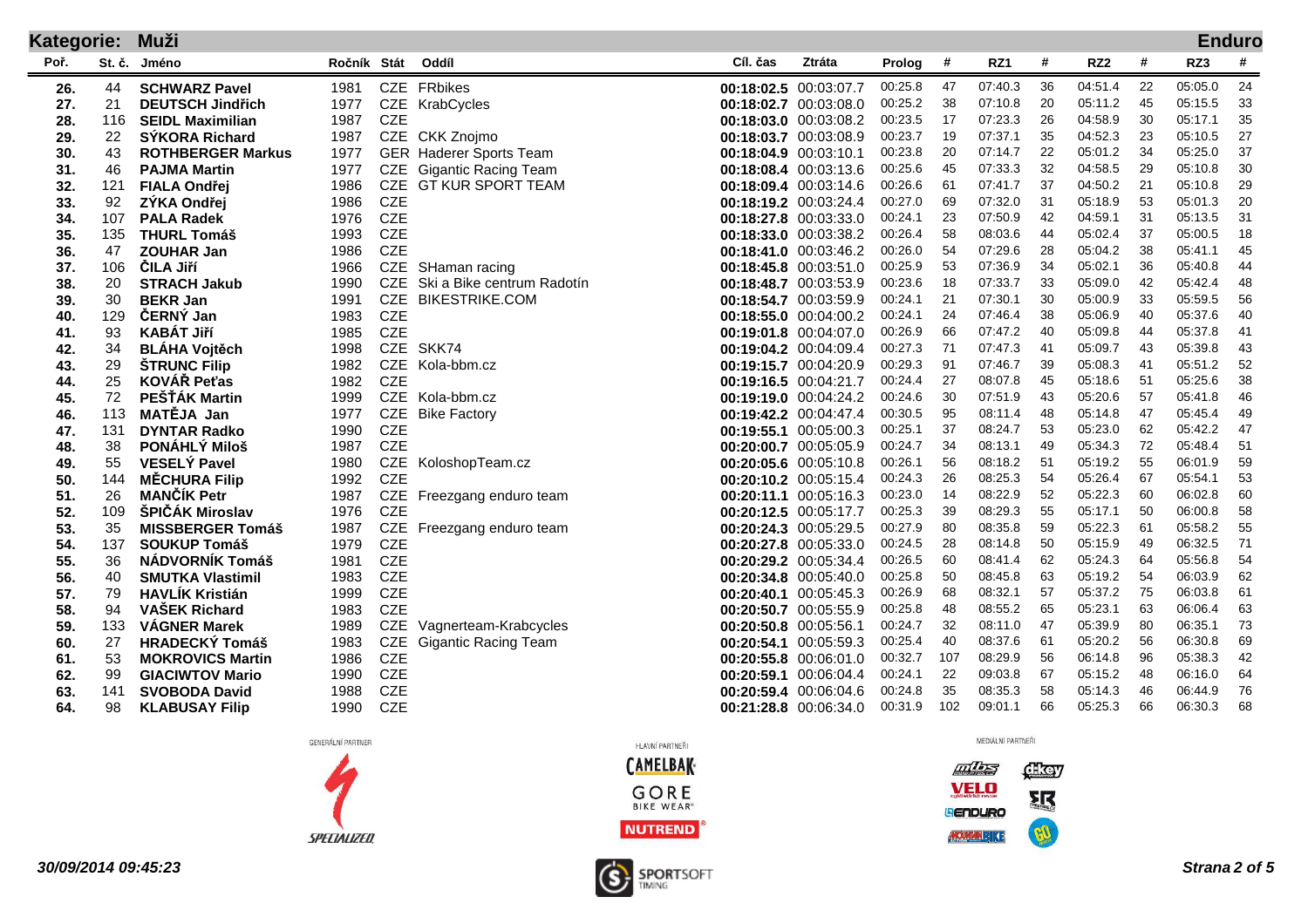| <b>Kategorie:</b> |          | Muži                               | <b>Enduro</b> |                          |                               |          |                                                |                    |          |                    |          |                    |          |                    |          |  |
|-------------------|----------|------------------------------------|---------------|--------------------------|-------------------------------|----------|------------------------------------------------|--------------------|----------|--------------------|----------|--------------------|----------|--------------------|----------|--|
| Poř.              | St. č.   | Jméno                              | Ročník Stát   |                          | Oddíl                         | Cíl. čas | Ztráta                                         | Prolog             | #        | RZ1                | #        | RZ <sub>2</sub>    | #        | RZ3                | #        |  |
| 65.               | 39       | <b>VONDRÁČEK Radek</b>             | 1987          | <b>CZE</b>               |                               |          | 00:21:35.3 00:06:40.5                          | 00:26.3            | 57       | 09:25.9            | 78       | 05:43.2            | 82       | 05:59.7            | 57       |  |
| 66.               | 71       | <b>ŠLAUF Petr</b>                  | 1984          |                          | CZE SINOP SMP                 |          | 00:21:38.7 00:06:43.9                          | 00:28.7            | 86       | 08:51.5            | 64       | 05:24.5            | 65       | 06:53.8            | 81       |  |
| 67.               | 56       | <b>SISKA Petr</b>                  | 1988          |                          | CZE Cyklo-Market.cz           |          | 00:21:43.1 00:06:48.3                          | 00:27.5            | 73       | 08:36.8            | 60       | 06:05.9            | 93       | 06:32.7            | 72       |  |
| 68.               | 54       | <b>SYNEK Lukáš</b>                 | 1980          | <b>CZE</b>               |                               |          | 00:21:51.1 00:06:56.3                          | 00:32.1            | 104      | 09:05.7            | 69       | 05:48.1            | 85       | 06:25.2            | 66       |  |
| 69.               | 88       | <b>KVAPIL Dominik</b>              | 1992          |                          | CZE Krabcycles Trek           |          | 00:21:56.5 00:07:01.7                          | 00:22.1            | 10       | 11:49.7            | 100      | 04:48.8            | 19       | 04:55.7            | 12       |  |
| 70.               | 119      | <b>SALVATORE Marco</b>             | 1981          |                          | CZE ChiantiClassico           |          | 00:22:05.3 00:07:10.5                          | 00:25.5            | 43       | 09:23.6            | 75       | 05:44.0            | 84       | 06:32.0            | 70       |  |
| 71.               | 114      | <b>JŮZEK Petr</b>                  | 1976          | CZE                      | <b>Bike Factory</b>           |          | 00:22:05.7 00:07:10.9                          | 00:35.4            | 110      | 09:20.1            | 73       | 05:31.4            | 70       | 06:38.6            | 75       |  |
| 72.               | 63       | <b>HOFMAN Petr</b>                 | 1965          | <b>CZE</b>               | ROCK MACHINE CYKLOMAX         |          | 00:22:09.0 00:07:14.2                          | 00:26.7            | 63       | 09:16.3            | -71      | 05:38.6            | 78       | 06:47.4            | 77       |  |
| 73.               | 110      | <b>LOS Rostislav</b>               | 1983          | <b>CZE</b>               |                               |          | 00:22:11.6 00:07:16.8                          | 00:26.5            | 59       | 09:29.4            | 80       | 05:38.6            | 79       | 06:37.0            | 74       |  |
| 74.               | 52       | <b>KRSIČKA Marek</b>               | 1989          | <b>CZE</b>               |                               |          | 00:22:24.6 00:07:29.8                          | 00:25.8            | 49       | 11:47.3            | 99       | 05:00.7            | 32       | 05:10.8            | 28       |  |
| 75.               | 147      | <b>STOREK Martin</b>               | 1977          | <b>CZE</b>               |                               |          | 00:22:28.2 00:07:33.5                          | 00:28.8            | 88       | 09:15.5            | -70      | 05:54.3            | 89       | 06:49.5            | 78       |  |
| 76.               | 84       | <b>TOMANDL Jaroslav</b>            | 1986          | <b>CZE</b>               |                               |          | 00:22:36.4 00:07:41.6                          | 00:31.2            | 100      | 09:22.5            | 74       | 05:51.3            | 86       | 06:51.4            | 80       |  |
| 77.               | 91       | <b>SLADEK Jan</b>                  | 1991          | <b>CZE</b>               |                               |          | 00:22:40.6 00:07:45.8                          | 00:27.7            | 74       | 09:31.6            | 81       | 05:37.4            | 76       | 07:03.7            | 83       |  |
| 78.               | 90       | <b>KÁBA Martin</b>                 | 1989          | <b>CZE</b>               |                               |          | 00:22:47.1 00:07:52.3                          | 00:28.4            | 83       | 09:36.2            | 82       | 05:35.7            | 74       | 07:06.7            | 84       |  |
| 79.               | 74       | <b>BLECHA Josef</b>                | 1977          | <b>CZE</b>               |                               |          | 00:22:47.8 00:07:53.0                          | 00:26.8            | 65       | 09:05.3            | 68       | 05:21.1            | 58       | 07:54.4            | 98       |  |
| 80.               | 62       | <b>PAKOSTA Tomáš</b>               | 1988          | <b>CZE</b>               |                               |          | 00:22:50.7 00:07:55.9                          | 00:28.9<br>00:26.6 | 89<br>62 | 09:28.6<br>09:48.0 | 79<br>83 | 06:03.0<br>05:32.7 | 91<br>71 | 06:50.1<br>07:12.3 | 79<br>86 |  |
| 81.               | 146      | <b>KREMLÁČEK Tomáš</b>             | 1986<br>1989  | <b>CZE</b><br><b>CZE</b> |                               |          | 00:22:59.8 00:08:05.0                          | 00:25.6            | 44       | 10:47.5            | 95       | 05:28.5            | 68       | 06:23.6            | 65       |  |
| 82.<br>83.        | 57<br>37 | ZIKA Vojtěch<br><b>ČIHÁK Miloš</b> | 1987          | <b>CZE</b>               | Hovada                        |          | 00:23:05.3 00:08:10.5<br>00:23:08.1 00:08:13.3 | 00:30.2            | 93       | 09:19.5            | 72       | 05:38.1            | -77      | 07:40.2            | 93       |  |
| 84.               | 50       | <b>EICHLER Marek</b>               | 1986          | <b>CZE</b>               | www.bajkarny.cz               |          | 00:23:24.3 00:08:29.5                          | 00:27.4            | 72       | 09:24.6            | -77      | 05:41.9            | 81       | 07:50.4            | 96       |  |
| 85.               | 102      | MĚŠŤÁK Ondřej                      | 1989          | <b>CZE</b>               |                               |          | 00:23:30.5 00:08:35.7                          | 00:27.1            | 70       | 09:23.8            | 76       | 05:35.6            | 73       | 08:04.0            | 99       |  |
| 86.               | 108      | <b>MITKOV Božan</b>                | 1980          | <b>CZE</b>               | <b>Krabcycles Specialized</b> |          | 00:23:50.0 00:08:55.2                          | 00:25.0            | 36       | 09:52.2            | 84       | 05:43.7            | 83       | 07:49.0            | 95       |  |
| 87.               | 139      | DRAŠTÍK Jan                        | 1971          | <b>CZE</b>               | Wanted'áci.cz                 |          | 00:24:13.9 00:09:19.1                          | 00:27.8            | 77       | 10:25.9            | 92       | 06:11.7            | 95       | 07:08.3            | 85       |  |
| 88.               | 132      | <b>KACHLÍK Brian</b>               | 1990          | <b>CZE</b>               |                               |          | 00:24:17.5 00:09:22.7                          | 00:30.6            | 96       | 10:27.2            | 93       | 05:53.6            | 88       | 07:26.0            | 89       |  |
| 89.               | 42       | ŠŤASTNÝ Ladislav                   | 1989          | <b>CZE</b>               |                               |          | 00:24:26.3 00:09:31.5                          | 00:32.0            | 103      | 10:12.9            | 88       | 06:25.8            | 99       | 07:15.5            | 87       |  |
| 90.               | 112      | <b>KELLER Martin</b>               | 1987          | <b>CZE</b>               |                               |          | 00:24:37.0 00:09:42.2                          | 00:27.8            | 76       | 10:20.2            | 90       | 06:07.2            | 94       | 07:41.7            | 94       |  |
| 91.               | 33       | <b>KOREL Ondřei</b>                | 1991          | <b>CZE</b>               |                               |          | 00:24:40.6 00:09:45.8                          | 00:25.5            | 41       | 08:09.4            | 46       | 04:54.4            | 28       | 11:11.2            | 106      |  |
| 92.               | 138      | <b>BOCH Petr</b>                   | 1978          | <b>CZE</b>               |                               |          | 00:24:42.5 00:09:47.7                          | 00:28.2            | 82       | 10:12.0            | 87       | 06:24.4            | 98       | 07:37.8            | 92       |  |
| 93.               | 143      | <b>DIBLIK Lukas</b>                | 1988          | <b>CZE</b>               |                               |          | 00:24:45.2 00:09:50.4                          | 00:28.4            | 84       | 10:22.5            | 91       | 06:02.0            | 90       | 07:52.2            | 97       |  |
| 94.               | 103      | <b>KOLEK Jan</b>                   | 1992          | <b>CZE</b>               |                               |          | 00:25:12.9 00:10:18.1                          | 00:28.8            | 87       | 11:41.8            | 98       | 06:05.3            | 92       | 06:57.0            | 82       |  |
| 95.               | 48       | ČERNÝ Jaroslav                     | 1983          | <b>CZE</b>               | Mondraker E13 661 Katmar team |          | 00:26:07.1 00:11:12.3                          | 00:41.4            | 112      | 11:20.9            | 97       | 06:28.7            | 102      | 07:36.1            | 91       |  |
| 96.               | 96       | <b>SVOBODA Miloslav</b>            | 1978          | <b>CZE</b>               |                               |          | 00:26:40.6 00:11:45.8                          | 00:31.1            | 99       | 10:30.5            | 94       | 06:16.8            | 97       | 09:22.1            | 104      |  |
| 97.               | 145      | <b>URBÁNEK Lukáš</b>               | 1977          | <b>CZE</b>               |                               |          | 00:26:54.2 00:11:59.5                          | 00:29.2            | 90       | 12:16.2            | 102      | 06:39.3            | 105      | 07:29.4            | 90       |  |
| 98.               | 142      | <b>SMÍŠEK Petr</b>                 | 1983          | <b>CZE</b>               |                               |          | 00:27:35.0 00:12:40.2                          | 00:41.1            | 111      | 11:06.1            | 96       | 06:25.9            | 100      | 09:21.8            | 103      |  |
| 99.               | 82       | <b>VOLNÝ Jindráš</b>               | 1982          | <b>CZE</b>               |                               |          | 00:28:14.4 00:13:19.6                          | 00:32.6            | 106      | 13:53.4            | 106      | 06:31.7            | 103      | 07:16.6            | 88       |  |
| 100.              | 97       | <b>VINTERA Daniel</b>              | 1978          | <b>CZE</b>               |                               |          | 00:28:28.8 00:13:34.1                          | 00:30.7            | 97       | 12:53.9            | 104      | 06:26.8            | 101      | 08:37.4            | 100      |  |
| 101.              | 86       | VÉBR Ondřej                        | 1998          | <b>CZE</b>               |                               |          | 00:28:43.4 00:13:48.6                          | 00:28.2            | 81       | 12:11.4            | 101      | 06:54.1            | 107      | 09:09.7            | 102      |  |
| 102.              | 60       | <b>HOLAKOVSKÝ Aleš</b>             | 1982          | <b>CZE</b>               |                               |          | 00:29:29.6 00:14:34.8                          | 00:30.0            | 92       | 13:36.7            | 105      | 06:31.9            | 104      | 08:50.8            | 101      |  |
| 103.              | 41       | <b>BURDA Vojtěch</b>               | 1975          | <b>CZE</b>               |                               |          | 00:30:03.4 00:15:08.7                          | 00:32.7            | 108      | 12:18.5            | 103      | 06:49.6            | 106      | 10:22.5            | 105      |  |
|                   |          |                                    |               |                          |                               |          |                                                |                    |          |                    |          |                    |          |                    |          |  |

GENERÁLNÍ PARTNER





MEDIÁLNÍ PARTNEŘI

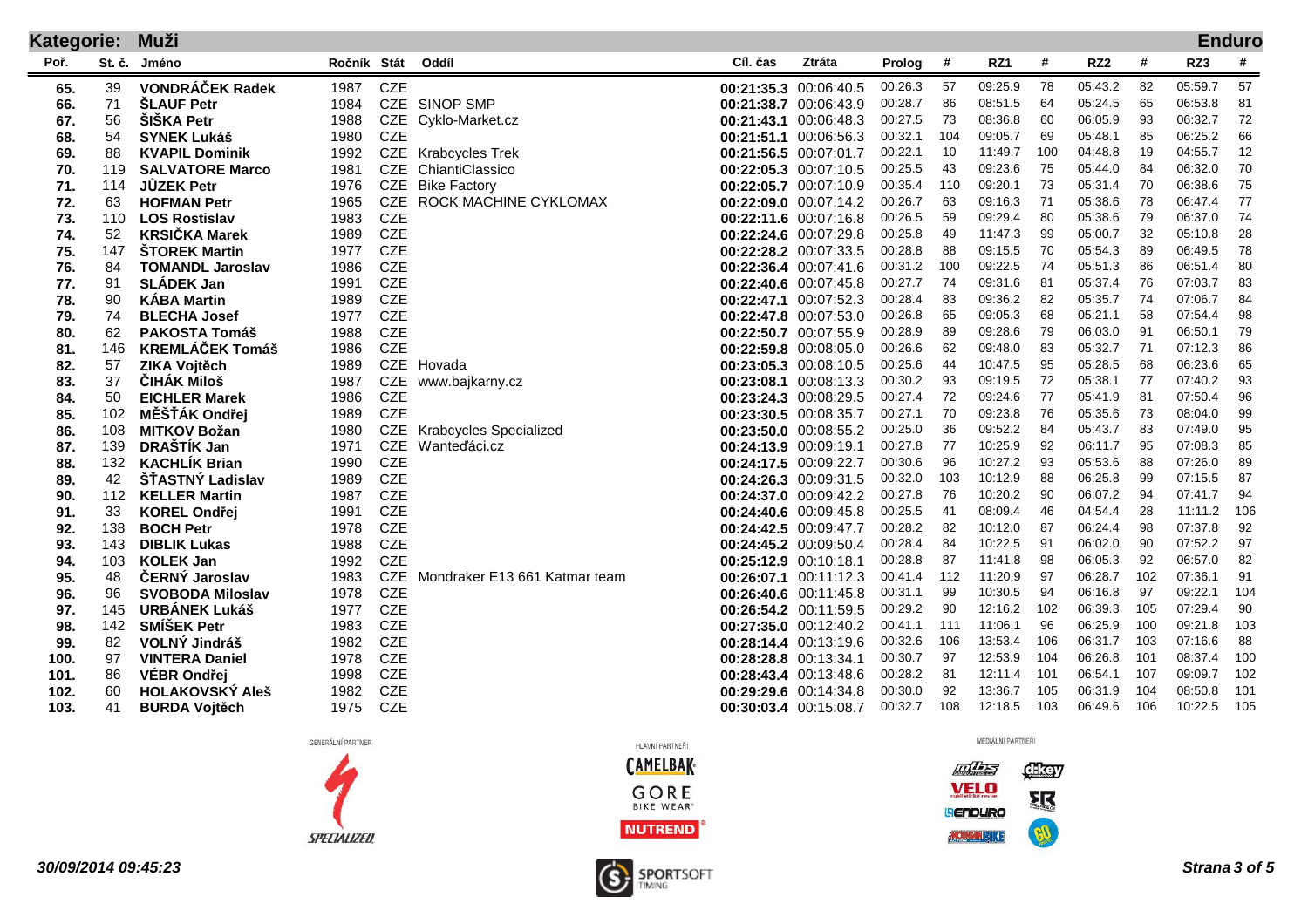| <b>Kategorie:</b> |          | Muži                                      |                   |            |                                  |                          |                       |         |     |            |     |                 |     |            | <b>Enduro</b> |
|-------------------|----------|-------------------------------------------|-------------------|------------|----------------------------------|--------------------------|-----------------------|---------|-----|------------|-----|-----------------|-----|------------|---------------|
| Poř.              | St. č.   | Jméno                                     | Ročník Stát       |            | Oddíl                            | Cíl. čas                 | Ztráta                | Prolog  | #   | RZ1        | #   | RZ <sub>2</sub> | #   | RZ3        | #             |
| 104.              | 61       | VONDRUŠKA Petr                            | 1972              | CZE        | TJ Spoje Praha 3                 |                          | 00:30:35.4 00:15:40.6 | 00:30.9 | 98  | 19:09.8    | 110 | 05:21.6         | 59  | 05:33.1    | 39            |
| 105.              | 51       | <b>DOBNER Jan</b>                         | 1982              | <b>CZE</b> |                                  |                          | 00:31:59.0 00:17:04.2 | 00:24.6 | 31  | 20:18.0    | 111 | 05:30.7         | 69  | 05:45.7    | 50            |
| 106.              | 64       | <b>BEJVAL Vladimír</b>                    | 1973              | <b>CZE</b> |                                  |                          | 00:32:52.7 00:17:57.9 | 00:26.0 | 55  | 10:09.3    | 85  | 05:52.3         | 87  | 16:25.0    | 110           |
| 107.              | 140      | <b>ONDRÁČEK David</b>                     | 1978              | <b>CZE</b> |                                  |                          | 00:34:02.3 00:19:07.5 | 00:27.8 | 75  | 13:58.6    | 107 | 08:10.2         | 110 | 11:25.6    | 108           |
| 108.              | 67       | ČERMÁK Martin                             | 1976              | <b>CZE</b> |                                  |                          | 00:35:17.7 00:20:22.9 | 00:27.9 | 79  | 15:45.7    | 108 | 07:50.0         | 109 | 11:14.0    | 107           |
| 109.              | 81       | <b>HLAVATÝ Marek</b>                      | 1977              | <b>CZE</b> |                                  |                          | 00:38:00.7 00:23:05.9 | 00:31.8 | 101 | 16:07.1    | 109 | 08:57.2         | 111 | 12:24.5    | 109           |
| 110.              | 123      | <b>KASPAR Adam</b>                        | 1998              | CZE        | Kola-bbm.cz                      |                          | 00:47:44.8 00:32:50.0 | 00:27.9 | 78  | 35:28.2    | 112 | 05:18.6         | 52  | 06:30.0    | 67            |
|                   | 100      | <b>WANKE Matyáš</b>                       | 1993              | <b>CZE</b> |                                  | <b>DNF</b>               |                       | 00:33.3 | 109 | 10:09.3    | 86  | 09:02.9         | 112 |            |               |
|                   | 130      | ČERMÁK Jiří                               | 1986              |            | CZE BIKE Racing Sušice           | <b>DNF</b>               |                       | 00:24.5 | 29  | 10:18.0    | 89  | 07:24.3         | 108 |            |               |
|                   | 23       | ZVONÍČEK Ondřej                           | 1984              | <b>CZE</b> |                                  | <b>DNS</b>               |                       |         |     |            |     |                 |     |            |               |
|                   | 28       | <b>SMETANÍK Milan</b>                     | 1974              |            | CZE Gigantic Racing Team         | <b>DNS</b>               |                       |         |     |            |     |                 |     |            |               |
|                   | 45       | <b>BÍLEK Ondra</b>                        | 1985              |            | CZE KRAB CYCLES                  | <b>DNS</b>               |                       |         |     |            |     |                 |     |            |               |
|                   | 58       | <b>MARTINEK Lukáš</b>                     | 1991              | <b>CZE</b> |                                  | <b>DNS</b>               |                       |         |     |            |     |                 |     |            |               |
|                   | 59       | TRÁVNÍČEK Aleš                            | 1980              |            | CZE SPECIALIZED                  | <b>DNS</b>               |                       |         |     |            |     |                 |     |            |               |
|                   | 65       | HÁJÍČEK Štěpán                            | 1980              | CZE        | <b>MYSTERY TEAM</b>              | <b>DNS</b>               |                       |         |     |            |     |                 |     |            |               |
|                   | 66       | <b>SVOBODA Jakub</b>                      | 1987              | <b>CZE</b> |                                  | <b>DNS</b>               |                       |         |     |            |     |                 |     |            |               |
|                   | 68       | <b>GI Mario</b>                           | 1990              | <b>CZE</b> |                                  | <b>DNS</b>               |                       |         |     |            |     |                 |     |            |               |
|                   | 69       | ŠLAUF Stanislav                           | 1982              | <b>CZE</b> |                                  | <b>DNS</b>               |                       |         |     |            |     |                 |     |            |               |
|                   | 70       | <b>MALINEK Jan</b>                        | 1983              | CZE        | Koloshop Team                    | <b>DNS</b>               |                       |         |     |            |     |                 |     |            |               |
|                   | 73       | <b>ČAKRT Michael</b>                      | 1983              | <b>CZE</b> |                                  | <b>DNS</b>               |                       |         |     |            |     |                 |     |            |               |
|                   | 75       | <b>KAŠPAR Adam</b>                        | 1998              |            | CZE Kola-bbm.cz                  | <b>DNS</b>               |                       |         |     |            |     |                 |     |            |               |
|                   | 80       | <b>SOSVOL Jakub</b><br><b>DOUDA Jakub</b> | 1989<br>1990      | <b>CZE</b> | CZE Agang                        | <b>DNS</b><br><b>DNS</b> |                       |         |     |            |     |                 |     |            |               |
|                   | 83<br>85 | <b>HYKL Tomáš</b>                         | 1975              | CZE        | Česká spořitelna Specialized MTB | <b>DNS</b>               |                       |         |     |            |     |                 |     |            |               |
|                   | 87       | <b>PLODIK Petr</b>                        | 1982              | <b>CZE</b> |                                  | <b>DNS</b>               |                       |         |     |            |     |                 |     |            |               |
|                   | 95       | <b>MACAS Ladislav</b>                     | 1971              | CZE        | <b>KL Sport Most</b>             | <b>DNS</b>               |                       |         |     |            |     |                 |     |            |               |
|                   | 101      | MĚŠŤÁK Jan                                | 1989              | <b>CZE</b> |                                  | <b>DNS</b>               |                       |         |     |            |     |                 |     |            |               |
|                   | 117      | <b>BIELIG Norman</b>                      | 1985              | <b>GER</b> |                                  | <b>DNS</b>               |                       |         |     |            |     |                 |     |            |               |
|                   | 125      | JÍŠA Marek                                | 1986              | <b>CZE</b> |                                  | <b>DNS</b>               |                       |         |     |            |     |                 |     |            |               |
|                   | 126      | <b>SVARC Zbyněk</b>                       | 1982              | <b>CZE</b> |                                  | <b>DNS</b>               |                       |         |     |            |     |                 |     |            |               |
|                   | 128      | <b>LONTHAN Ondřej</b>                     | 1988              | <b>CZE</b> |                                  | <b>DNS</b>               |                       |         |     |            |     |                 |     |            |               |
|                   | 134      | SVATOŠ Zdeněk                             | 1981              |            | CZE GIANT cycling team           | <b>DNS</b>               |                       |         |     |            |     |                 |     |            |               |
|                   |          |                                           |                   |            |                                  |                          |                       |         |     |            |     |                 |     |            |               |
| <b>Kategorie:</b> |          | Zeny                                      |                   |            |                                  |                          |                       |         |     |            |     |                 |     |            | <b>Enduro</b> |
| Poř.              |          | St č Iméno                                | Ročník Stát Oddíl |            |                                  | Cíl. čas                 | Ztráta                | Prolog  | #   | <b>R71</b> | #   | <b>R72</b>      | Ш   | <b>R73</b> | #             |

| _____<br>$\sim$ $-$ |     |                            |                   |            |                      |                   |          |                       |          |                         |                     |      |                 |   |         | _____                      |
|---------------------|-----|----------------------------|-------------------|------------|----------------------|-------------------|----------|-----------------------|----------|-------------------------|---------------------|------|-----------------|---|---------|----------------------------|
| Poř.                |     | St. č. Jméno               | Ročník Stát       |            | Oddíl                |                   | Cíl. čas | Ztráta                | Prolog # |                         | RZ1                 | -#   | RZ <sub>2</sub> | # | RZ3     | -#                         |
|                     | 118 | <b>EIBERWEISER Mona</b>    | 1991              | <b>GER</b> |                      |                   |          | 00:20:42.4 00:00:00.0 | 00:25.2  |                         | 08:26.1             |      | 05:37.6         |   | 06:13.3 |                            |
|                     | 120 | <b>PECHOUTOVA Ivana</b>    | 1986              |            | CZE SRAM ENDURO TEAM |                   |          | 00:21:31.0 00:00:48.5 | 00:26.3  |                         | 08:57.3             |      | 05:32.8         |   | 06:34.5 | $\overline{\phantom{a}}^2$ |
| 3.                  | 49  | <b>RIMANOVÀ Elen</b>       | 1985              |            | CZE Katmar Team      |                   |          | 00:23:19.8 00:02:37.3 | 00:27.9  |                         | 09:53.7             |      | 06:08.6         |   | 06:49.5 | 3                          |
| 4.                  | 76  | <b>PROCHÁZKOVÁ Martina</b> | 1987              | CZE        |                      |                   |          | 00:24:13.3 00:03:30.9 | 00:27.5  | $\overline{\mathbf{3}}$ | 10:17.0             | 4    | 06:12.6         |   | 07:16.1 | 4                          |
|                     |     |                            | GENERÁLNÍ PARTNER |            |                      | HLAVNÍ PARTNEŘI   |          |                       |          |                         | MEDIÁLNÍ PARTNEŘI   |      |                 |   |         |                            |
|                     |     |                            |                   |            |                      | <b>CAMELBAK</b>   |          |                       |          |                         | Files               | dkay |                 |   |         |                            |
|                     |     |                            |                   |            |                      | GORE              |          |                       |          |                         | <b>VELO</b>         | 取    |                 |   |         |                            |
|                     |     |                            |                   |            |                      | <b>BIKE WEAR®</b> |          |                       |          |                         | <b>LENDURO</b>      |      |                 |   |         |                            |
|                     |     |                            | SPECIALIZED       |            |                      | <b>NUTREND</b>    |          |                       |          |                         | <b>MOUNTAINBIKE</b> |      |                 |   |         |                            |
|                     |     |                            |                   |            |                      |                   |          |                       |          |                         |                     |      |                 |   |         |                            |